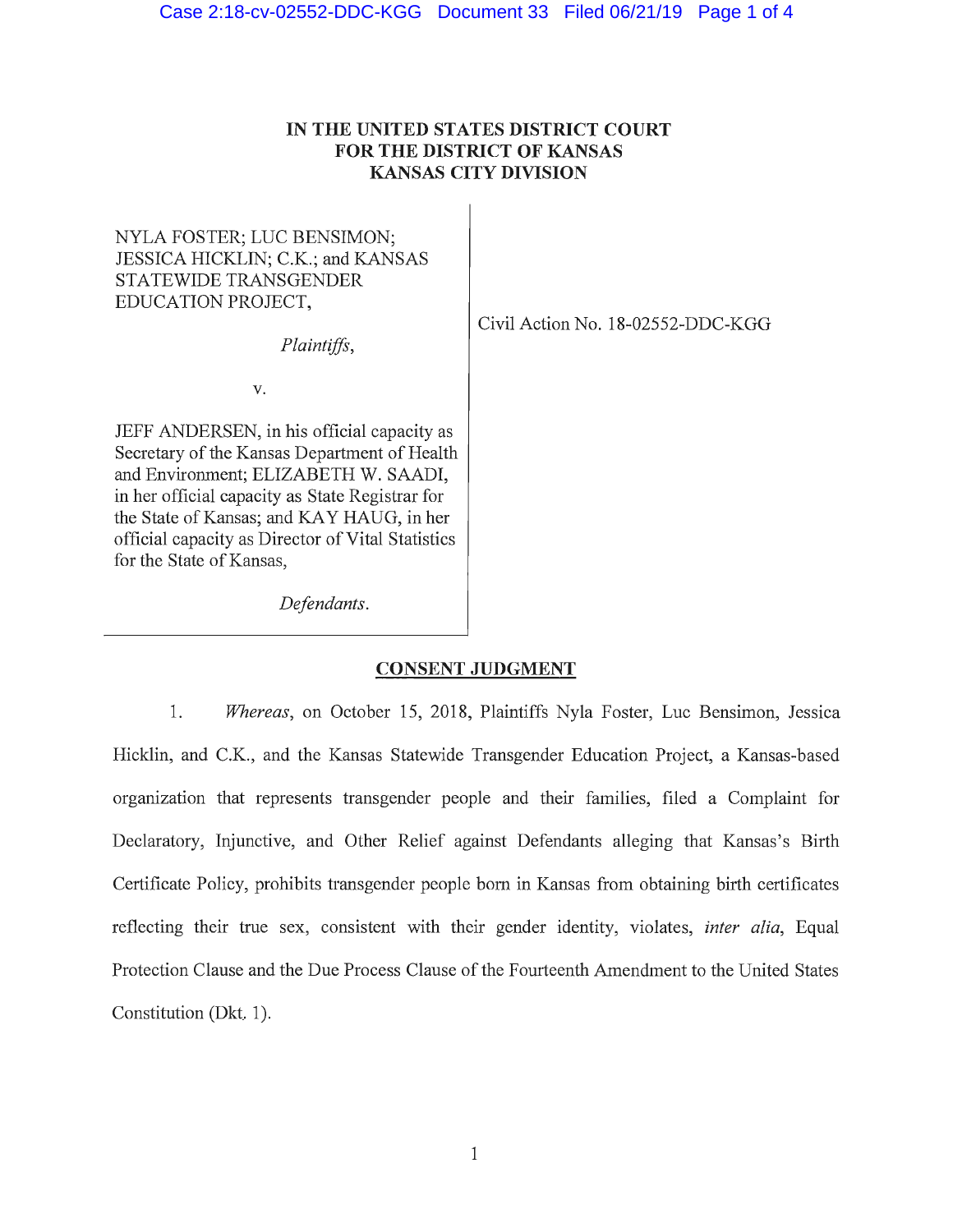#### Case 2:18-cv-02552-DDC-KGG Document 33 Filed 06/21/19 Page 2 of 4

2. *Whereas,* a federal court has held that the State of Idaho "violate[d] the Equal Protection Clause by failing to provide an avenue for transgender people to amend the sex listed on their birth certificates." *F. V. v. Barron*, 286 F. Supp. 3d 1131, 1145 (D. Idaho 2018).

3. *Whereas,* a federal court determined that the Commonwealth of Puerto Rico's birth certificate policy, prohibiting transgender people born in Puerto Rico from obtaining birth certificates reflecting their true sex, consistent with their gender identity, "violate<sup>[d]</sup> transgender persons' decisional privacy and informational privacy" by forcing them to disclose their transgender status. *Arroyo Gonzalez v. Rossello Nevares,* 305 F. Supp. 3d 327, 333 (D.P.R. 2018). And that "[s]uch forced disclosure of a transgender person's most private information is not justified by any legitimate government interest." *Id.* 

4. *Whereas*, the parties to this litigation desire to resolve the issues raised by Plaintiffs' Complaint and subsequent proceedings without the necessity of further litigation.

5. *Whereas,* the paities agree to jointly resolve this matter and consent to entry of the following final and binding consent judgment as dispositive of all issues raised in this case; and

6. *Whereas,* the parties intend this Consent Judgment to benefit all Kansans, including transgender people born in Kansas, and to be binding on Defendants unless and until modified by the Court on motion with proper cause shown under Federal Rule of Civil Procedure 60.

### *Accordingly, it is hereby ordered, adjudged, and decreed:*

1. Kansas statutes and regulations hereinafter referred to as "Kansas's Birth Certificate Policy", which prohibits transgender people born in Kansas from obtaining birth certificates reflecting their true sex, consistent with their gender identity, violates the Equal

2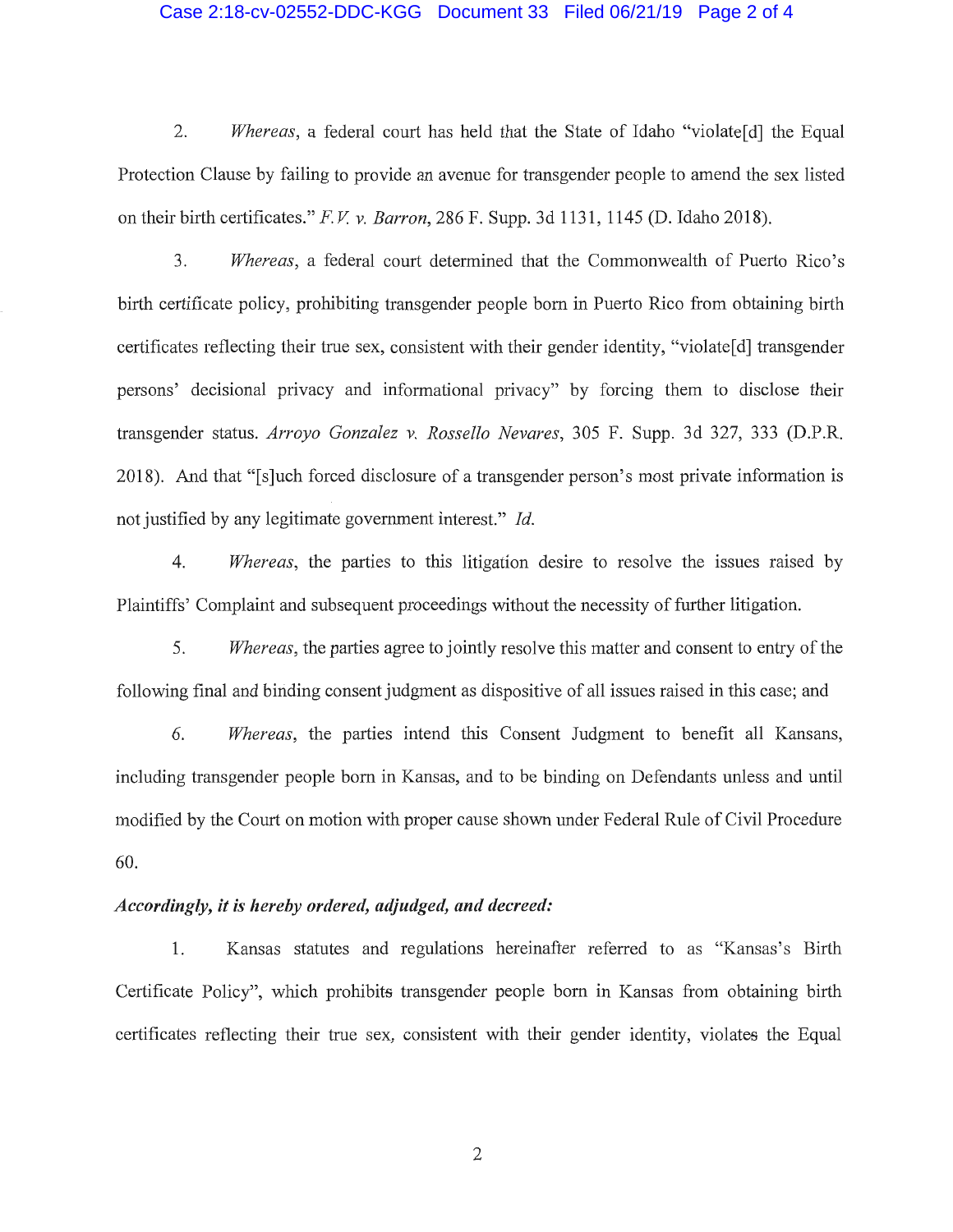#### Case 2:18-cv-02552-DDC-KGG Document 33 Filed 06/21/19 Page 3 of 4

Protection Clause and the Due Process Clause of the Fomieenth Amendment to the United States Constitution;

2. Defendants, their officers, employees, and agents; all persons acting in active concert or participation with any Defendant, or under any Defendant's supervision, direction, or control; and all other persons within the scope of Federal Rule of Civil Procedure 65, are permanently enjoined from enforcing the Birth Certificate Policy, and shall provide certified copies of birth certificates to transgender individuals that accurately reflect their sex, consistent with their gender identity, without the inclusion of information that would, directly or indirectly, disclose an individual's transgender status on the face of the birth certificate;

3. Defendants, their officers, employees, and agents; all persons acting in active concert or participation with any Defendant, or under any Defendant's supervision, direction, or control; and all other persons within the scope of Federal Rule of Civil Procedure 65, shall adopt and enforce a policy whereby a trans gender person born in Kansas may obtain a certified copy of that person's birth certificate that reflects a change in sex designation, reflecting their true sex, consistent with their gender identity, by submitting a sworn statement requesting such change and accompanied by: (1) a passport that reflects the person's true sex; or (2) a driver's license that reflects the person's true sex; or  $(3)$  a certification issued by a healthcare professional or mental health professional with whom the person has a doctor-patient relationship stating that based on his or her professional opinion the true gender identity of the applicant and that it is expected that this will continue to be the gender with which the applicant will identify in the future.

4. The Kansas Department of Health and Environment's Office of Vital Statistics shall issue certified copies of birth certificates that reflect the change in sex designation to

3